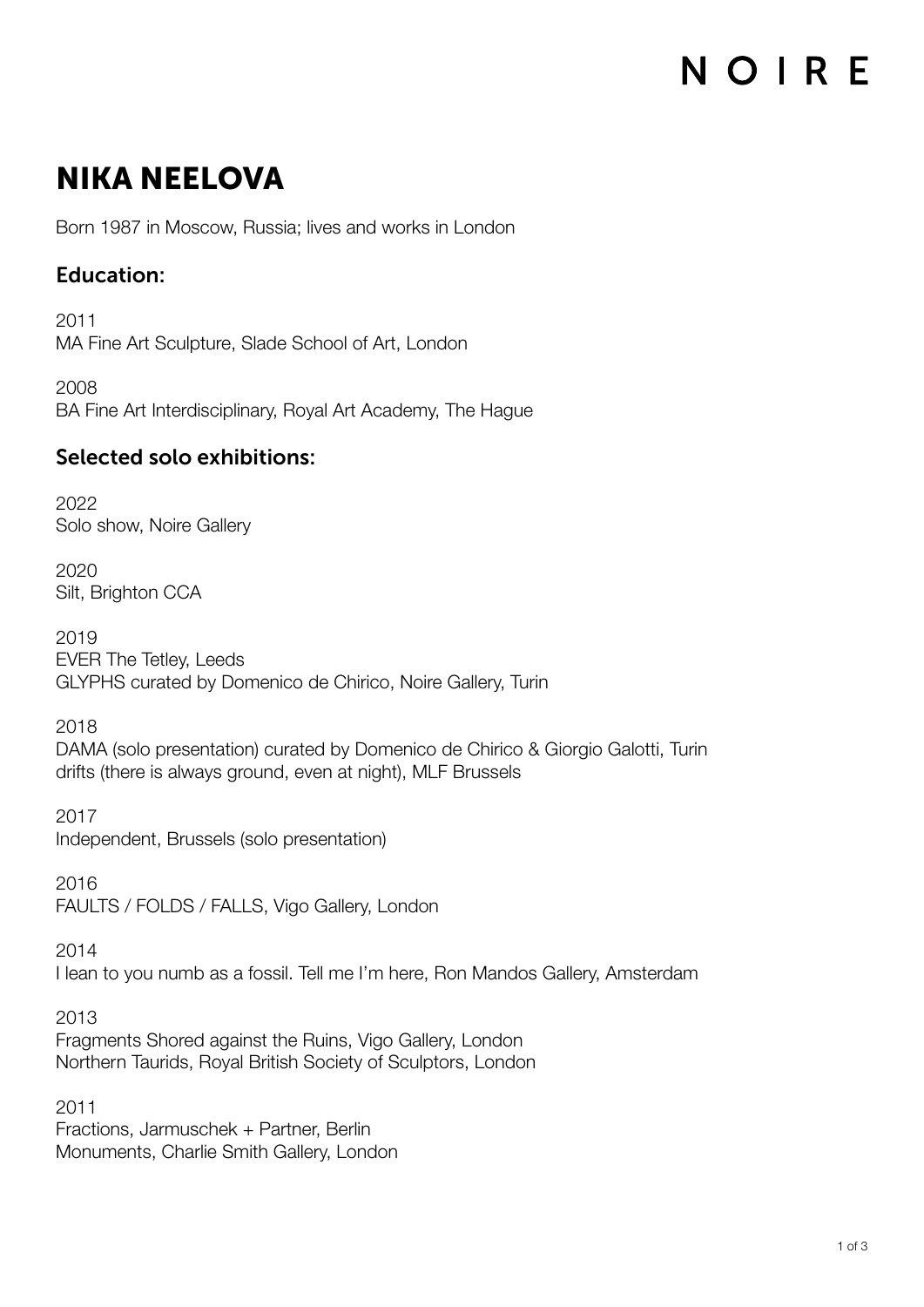### Selected group exhibitions:

2019

Hortus Conclusus, Fondazione 107, Turin

2018

She sees the shadows, curated by Olivia Leahy and Adam Carr. DRAF & Mostyn, UK Prevent This Tragedy, Post-Institute London, UK

2017

XVII. The Age of Nymphs, curated by Daria Khan, Mimosa House, London Theatre of the Absurd, curated by Yasmin Atassi, Green Art Gallery, Dubai lithic seventeen with Yelena Popova, Code, Copenhagen Artist Rooms, Copeland Gallery, Bussey Building London The opposite of Now, curated by Encounter Contemporary, Guest Projects, London Contemporary Sculpture Fulmer, UK Micro Salon (1957-2017) Iris Clert Legacy, l'inlassable Paris Blue Seventeen, Osnova, WinZavod Centre of Contemporary Art, Moscow Seventeen, Centrala, Birmingham Leidenschaft, Museum Biedermann, Germany New Material, Art in Perpetuity Trust, Arts Council England, London

2016

Habitus, curated by Matthew Burrows, The Observer Building, UK Antislip, Royal British Society of Sculptors, London Playroom, Union Club Soho, London A city without a sound, curated by Karina El-Helou, Averard Hotel, London

2015

ARCHEOLOGIA E ARCHITETTURA, Fondazione 107, Turin The Sky is a mountain, organised by Stifelsen 3,14, Norway The Presence of Absence, Berloni, London Art Rotterdam, Ron Mandos gallery, Van Nellefabriek, Rotterdam

2014

Brand New Second Hand, Vigo Gallery, London Lichtspiele, Museum Biedermann, Germany Warp and Woof, The Hole Gallery, New York The Crisis Commission curated by Laurence Sillars, Christie's London Art 14 London, exhibiting with Vigo Gallery, London

2013

Great Men Die Twice, Mario Sequeira Gallery, Portugal Gaiety is most outstanding feature of the Soviet Union, Saatchi Gallery London Russian London, PERMM Museum of Contemporary Art, Russia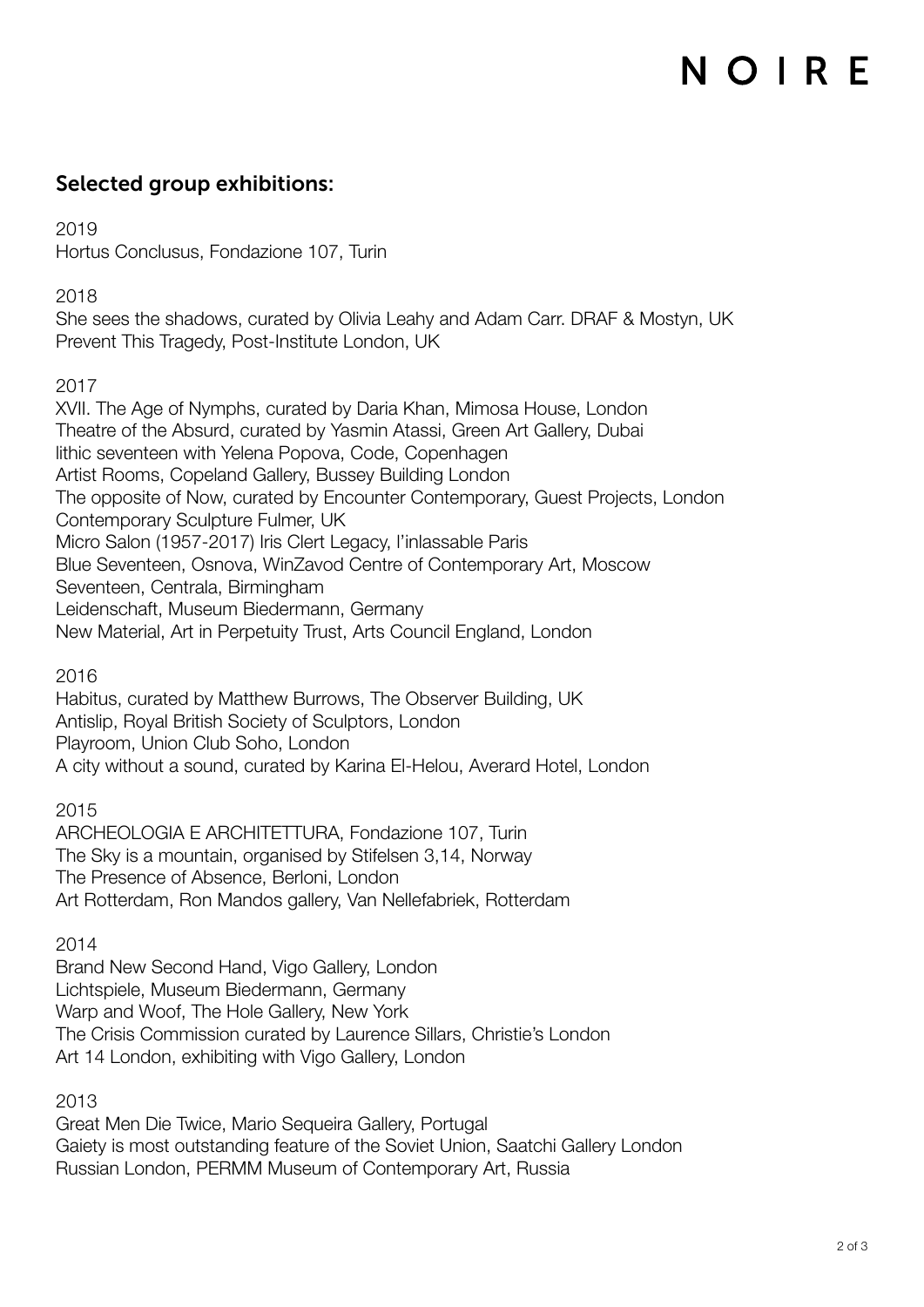Dismantling, Jarmuschek+Partner, Berlin Volta Basel, exhibiting with Jarmuschek+Partner, Basel It's About Time, curated by Paul Carey-Kent, ASC gallery, London The Future Can Wait, Victoria House, London

2012

Royal British Society of Sculptors Bursary Award Exhibition, London The Crisis Commission, Somerset House and Christie's London Saatchi New Sensations and The Future Can Wait, Victoria House, London Recasting the Gods, Sumarria Lunn Gallery, London Dividing Line, curated by Sumarria Lunn Gallery, High House, Oxfordshire

2011

Reworking Memories, Group Show, Federica Schiavo Gallery, Rome The Future Can Wait, Victoria House, London, UK Polemically Small, Torrance Art Museum, United States Charlie Sierra Lima, Group Show, Charlie Smith, London, UK 3 Worlds in 1, London International, Lithuania The Future Can Wait presents: Polemically Small, Charlie Smith London

2010

Saatchi Gallery and Channel 4's New Sensations, Boswall House, London The Future Can Wait, Shoreditch Town Hall, London Young Gods, Charlie Smith Gallery, London, UK

#### Awards & residencies:

2020 Arts Council Grant

2019 Arts Council England National Lottery Grant

2019 Fondation CAB residency Brussels, Bergium

2017 Syllabus residency Wysing Art Centre, UK in association with Studio Voltaire,

Spike Island Bristol, New Contemporaries, S1 Space, Eastside Projects

2015 Stiftelsen 3,14 Residency, Norway

2013 Sculpture Shock Award & Royal British Society of Sculptors

2013 Villa Lena Art Foundation Residency, Tuscany, Italy

2012 Royal British Society of Sculptors Bursary Award, London

2011 Olga Roubinskaya Foundation Award, Moscow

2011 The Land Securities Prize Award, London

2010 The Saatchi Gallery and Channel 4 New Sensations Prize, London

2010 Kenneth Armitage Foundation, The Fifth Annual Young Sculptors Prize

2010 Residency at the Kurt Schwitters Merzbarn Foundation, Lake District